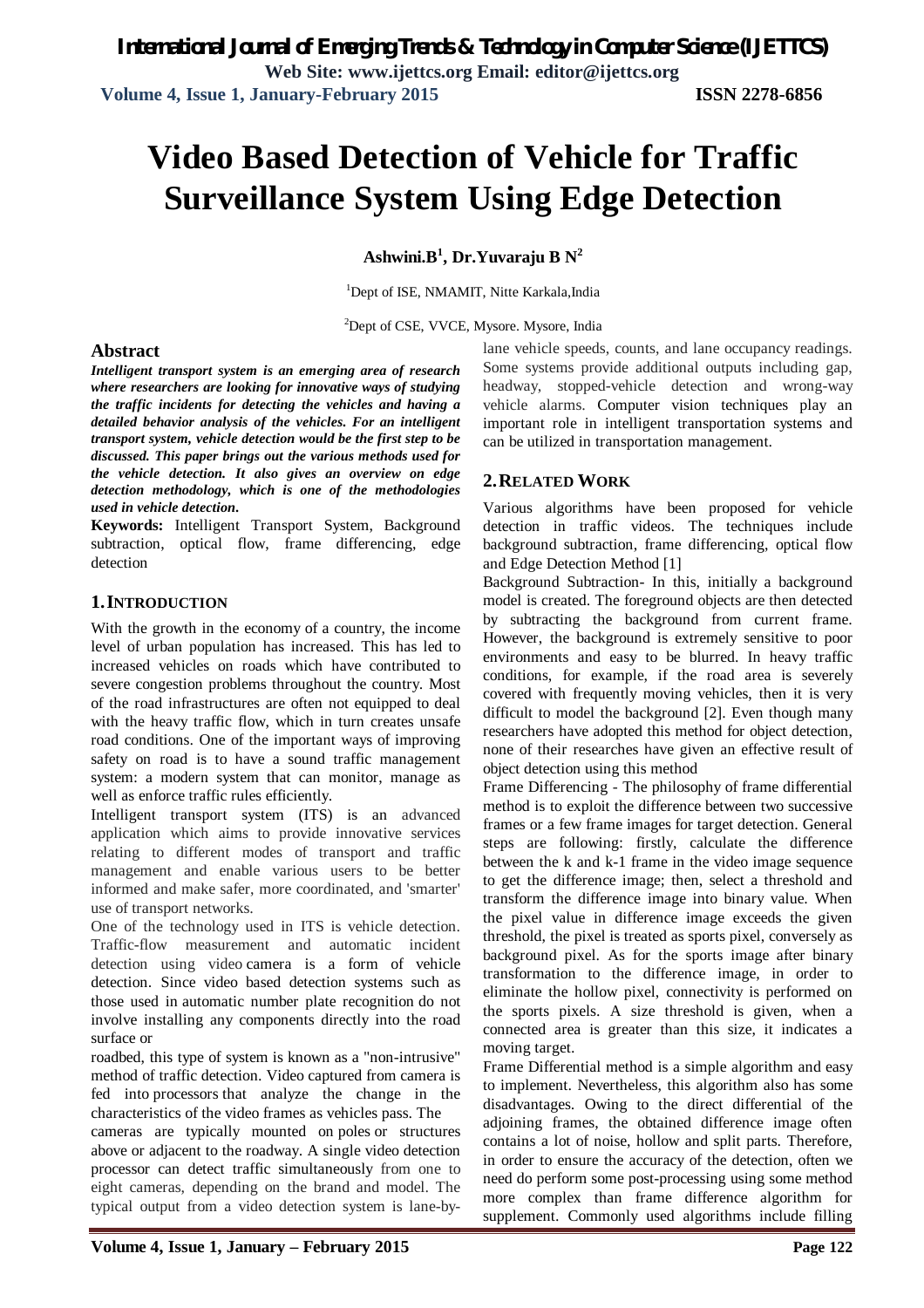## *International Journal of Emerging Trends & Technology in Computer Science (IJETTCS)* **Web Site: www.ijettcs.org Email: editor@ijettcs.org**

### **Volume 4, Issue 1, January-February 2015 ISSN 2278-6856**

algorithm that eliminates the hollow and connects the parts. Size filter, is another approach [1] which filters out the connected parts, which are smaller than a certain size, as the connected components of moving vehicle would not be so small. In size filter, threshold is the determinant element of detection accuracy. In recent years, some researchers suggest adopting adaptive statistical optimal binary method to determine the size threshold, for the distinction of sports target and background image, which overcomes the shortcomings of poor generality using fixed threshold

Comparing with background modeling, frame differencing method is more robust and not sensitive to illumination change. This method extracts moving objects using two frame differencing method. Researchers have shown that with three frames differencing method it still performs well even with slight shake of the camera

Optical flow - Optical flow is a technique used to get the motion of objects in video. Optical flow calculates a velocity for points within the images, and provides an estimation of where points could be in the next image sequence. Typically the motion is represented as vectors originating or terminating at pixels in a digital image sequence. When relative motion occurs between the human eye or camera and observed target, the velocity vectors in 3D scenery, after projection in imaging plane, will form the two-dimensional velocity vector - optical flow field.

Optical flow field not only includes the movement information of target observed, but also carries the three dimensional structure information of the related scenery, which can be used to determine the movement condition relative to the observer target and the observed objects.

The optical flow evaluation based motion detection takes advantage of optical flow characteristic that the moving object changes with the time. No preprocessing is required in the optical flow method, which makes possible for the computation to be preformed directly on the original image. Optical Flow Method's advantage also lies in the camera even under the moving condition can detect the moving targets.

Though there are various algorithms to detect the object, each one has its advantages and disadvantages. Following are the observations made regarding the above mentioned methods.

In background subtraction method, background has to be updated at regular intervals. Handling of complex backgrounds and lighting changes is a challenge. Also the background is influenced by shadows. The performance of this method diminishes when the scene involves dynamic elements or occluded fronts, such as waving trees, flocks of birds, rippling water, fog or smoke [3]

The challenges faced by frame differencing method arethe detected region is union of object regions in adjacent frames, which makes it difficult to identify the required object. This method will fail in the situations with slowly moving objects. If objects have little texture, there will be many holes in the detected region.[4]

In optical flow method, most of the optical flow calculation methods are very complex and their anti-noise performance is poor. This method is time-consuming and real-time problem should be treated specially. So it is usually combined with other detection methods [4].

## **3.EDGE DETECTION METHODOLOGIES**

Edge detection is another widely used methodology in image processing and computer vision applications. The main goal of edge detection is to locate and identify sharp discontinuities from an image. These discontinuities are due to abrupt changes in pixel intensity which characterizes boundaries of objects in a scene. Edges provide boundaries between different regions in the image. These boundaries are used to identify objects for segmentation and matching purpose. These object boundaries are the first step in many of computer vision algorithms like edge based face recognition, edge based obstacle detection, edge based target recognition, image compression etc. There are many edge detection operators available, which is used to extract edges from the image [1]. The edge detection operators will identify vertical, horizontal, corner and step edges. The quality of edges detected by these operators is highly dependent on noise, lighting conditions, objects of same intensities and the density of edges in the scene. Depending on the edges considered, the parameters in the edge detector can be adjusted along with the change in the threshold values, for better performance.

There are many methods to make edge detection. The most common method for edge detection is to calculate the differentiation of an image. The first-order derivatives in an image are computed using the gradient, and the second-order derivatives are obtained using the Laplacian. Classical edge detection [1] method is to construct the edge detection operator to a small neighborhood of pixels in the original image,

Where  $\nabla f(x, y) = \frac{\partial f}{\partial x} i + \frac{\partial f}{\partial y} j$  the gradient of the image is,  $\nabla f(x, y)$  contains grayscale information.  $e(x, y) = \sqrt{(f^2x + f^2y)}$  is the gradient of  $\nabla$  $(x, y)$ ,  $e(x, y)$  can be used as edge detection operator. In order to simplify the calculation, e(x, y) can also be defined as the sum of the absolute value of the partial derivative  $f_{\mathbf{x}}$  and  $f_{\mathbf{y}}$ :

$$
e(x,y) = |f_x(x,y)| + |f_y(x,y)| \quad (1)
$$

A number of algorithms are proposed based on these theories. The edge detection methods that are commonly used are: Roberts edge detection operator, Sobel edge detection operator, Prewitt edge detection operator, canny edge detection operator, Laplace edge detection operator. These operators are very different in the algorithm complexity and performance. A suitable operator has to be selected based on the actual situation. The edge detection algorithm in time measure is obtained by calculating the difference between the corresponding pixels for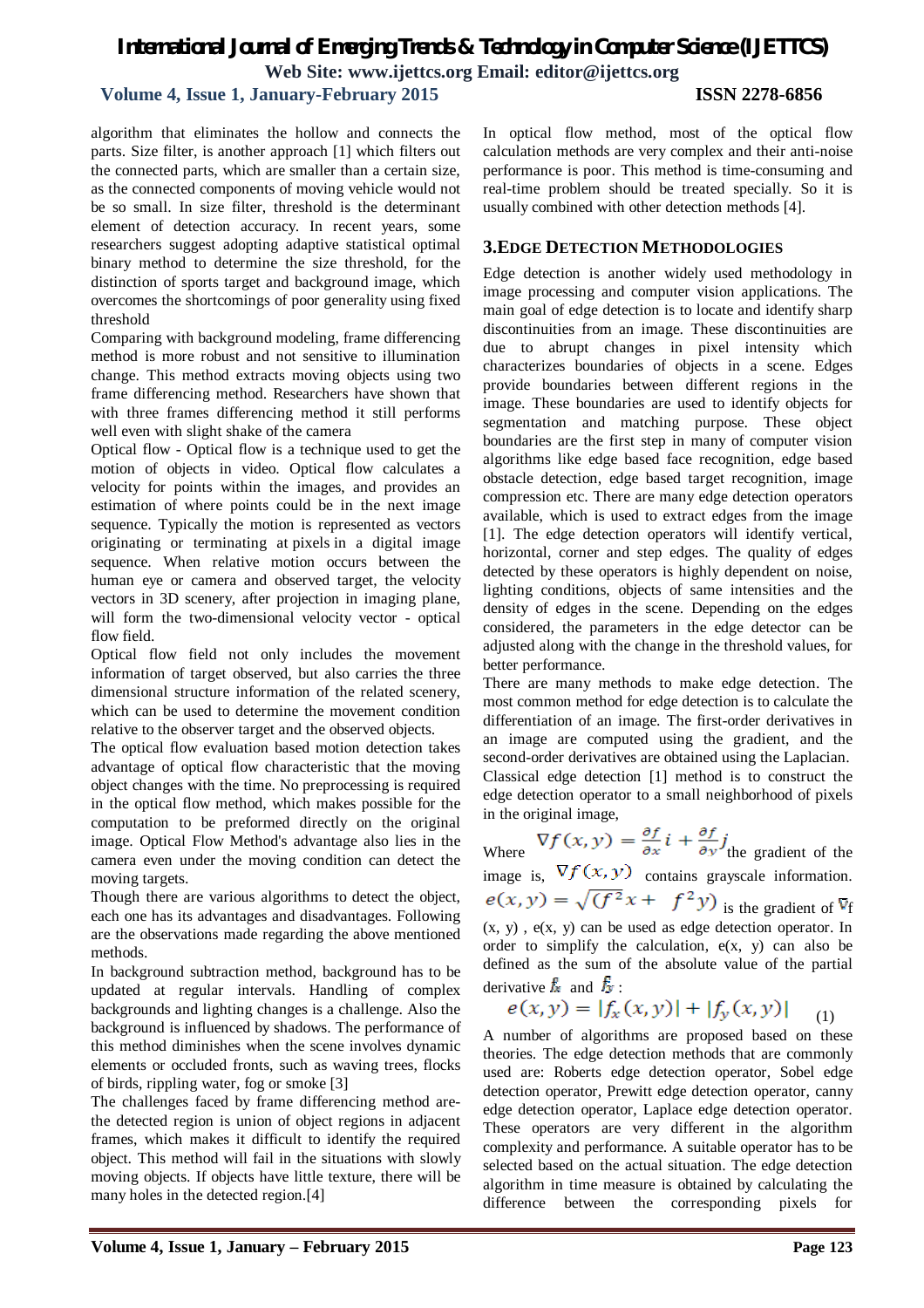## *International Journal of Emerging Trends & Technology in Computer Science (IJETTCS)* **Web Site: www.ijettcs.org Email: editor@ijettcs.org**

## **Volume 4, Issue 1, January-February 2015 ISSN 2278-6856**

continuous frame. However, the edge detection operators above are essentially a high-pass filter, and they enhance the edge while also expanding the high-frequency noise of edge degradation.

The gradient based detectors [7] viz. Sobel, Robert, Prewitt, convolve the input image with their respective convolution mask as mentioned to generate a gradient image. Threshold values are used to detect edges. The output of these edge detectors is very much sensitive to the threshold.

Robert operator uses following 2x2 two kernels:

an

$$
D_x = \begin{bmatrix} 1 & 0 \\ 0 & -1 \end{bmatrix}
$$
  
\n<sub>d</sub> Dy =  $\begin{bmatrix} 0 & 1 \\ -1 & 0 \end{bmatrix}$ 

The plus factor of this operator is its simplicity but having small kernel it is highly sensitive to noise not and not much compatible with today's technology. Sobel uses following 3x3 two kernels:

$$
D_i = \begin{bmatrix} -1 & 0 & +1 \\ -2 & 0 & +2 \\ -1 & 0 & +1 \end{bmatrix}
$$

and

$$
D_j=\begin{bmatrix} 1 & 2 & +1 \\ 0 & 0 & 0 \\ -1 & -2 & -1 \end{bmatrix}
$$

Canny edge detector have advanced algorithm derived from the work of Marr and Hildreth. It is an optimal edge detection technique as it provides good detection, clear response and good localization. It is widely used in current image processing techniques with further improvements.

Foreground detection method [5] based on edge detection is usually more efficient. When an image brightness changes, its outlook is stable, because edge information is still obvious even in dim lighting environments. Hence this method is applicable for vehicle detection at night.

R. K. Satzoda et.al [6] proposed an efficient technique to detect vehicle queue lengths at traffic junctions based on progressive block based image processing. They also proposed a two-step approach for vehicle detection that relies on edges and dark features in the image. The process is divided into two steps. The first step of processing uses edge detection with a static threshold; the second step detects dark vehicle features as an additional indication of vehicle presence. The second step of processing uses averaging as a dynamic threshold method and hence eliminates the need for complex threshold adjustments in edge detection. The Sobel edge detector is used in the first step of processing to generate the edge maps of each Block of Interest in every lane. The Sobel edge detector detects discontinuities in image intensities, which indicate edges in an image. The number of edge pixels in the edge map of Block of Interest is compared with an experimentally computed threshold. A high

Wen-Kai Tsai et al [8] proposed an algorithm to extract the horizontal edge as a composition of vehicles by using Sobel filters and orientation gradient calculations. Firstly, to reduce the memory consumption and computation time, regions of interest (ROI) are defined based on the scene and camera type. A Sobel filter and thresholding are applied to extract the horizontal edge from a gray-level image, which then subsequently yields the binary horizontal edge-detected image. Lastly, the Sobel mask and its gradients are applied to calculate the orientation at every pixel in the ROI.

Jingwei Liu et.al [9] proposed a new edge extraction approach for vehicle capturing and counting. In this approach, a neighbourhood gradient prediction (NGP) is employed. NGP predictor uses neighbourhood comparison information to produce the current pixel edge values. The result is compared based on neighbourhood comparison information, if neighbourhood comparison valued higher than the threshold computed by the numbers of the neighbourhood, a weight valued will be given which depend on its direction. NGP edge detector is proved to be simple and effective approach to extract edges in an image and it is insensitive to noise in the image because of its multi-direction. The edges detected using this approach were thick, which would not be suitable for some applications where the detection of the outmost contour of an object is required

With the advantages of edge detection, there are few challenges also. A wide range of operators are available that can extract the edges from noisy image. But these edges are less accurate. That is due to the presence of noise they extract false edges. They do not find the boundaries of object having small change in intensities values. That result in poor localization of edges. So the operator is required that identify such a gradual change in intensities. So there are problems of false edge detection, problem due to noise, missing of low contrast boundaries, high computational time etc

## **4. EXPERIMENTAL RESULTS**



**Fig. 1:** Result from Sobel edge detector